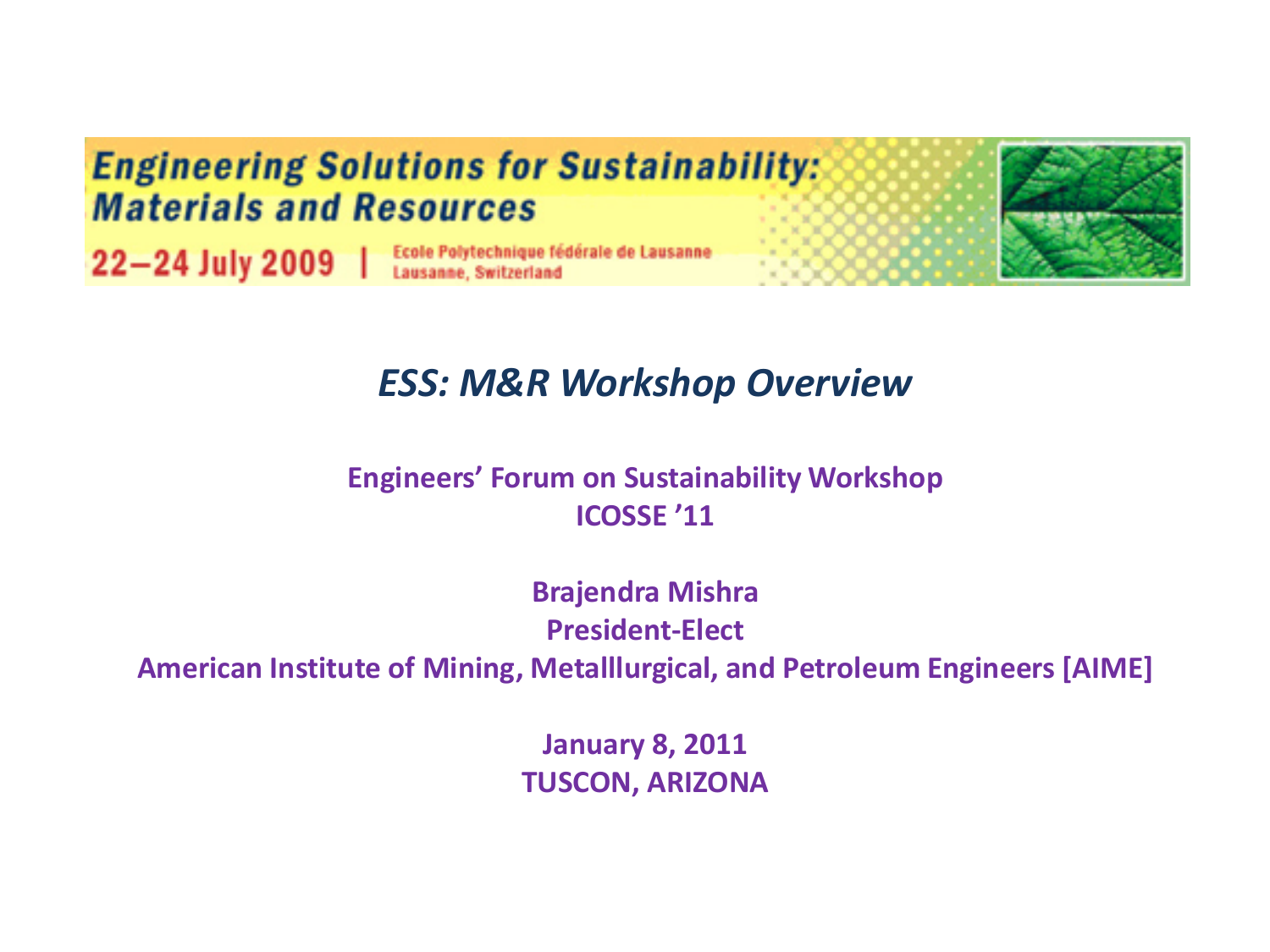### *The organizing Societies and co-sponsors represent 350,000 engineers worldwide*

- American Institute of Mining, Metallurgical, and Petroleum Engineers, Inc. (AIME) and its Member Societies:
	- Society of Petroleum Engineers (SPE)
	- Society for Mining, Metallurgy, and Exploration (SME)
	- The Minerals, Metals, and Materials Society (TMS)
	- Association for Iron and Steel Technology (AIST)



- Co-Sponsors were two other engineering Founder Societies of the United Engineering Foundation (UEF)
	- American Society of Civil Engineers (ASCE)
	- American Institute of Chemical Engineers (AIChE)



#### **Engineering Solutions for Sustainability: Materials and Resources**

22-24 July 2009 Lausanne, Switzerlar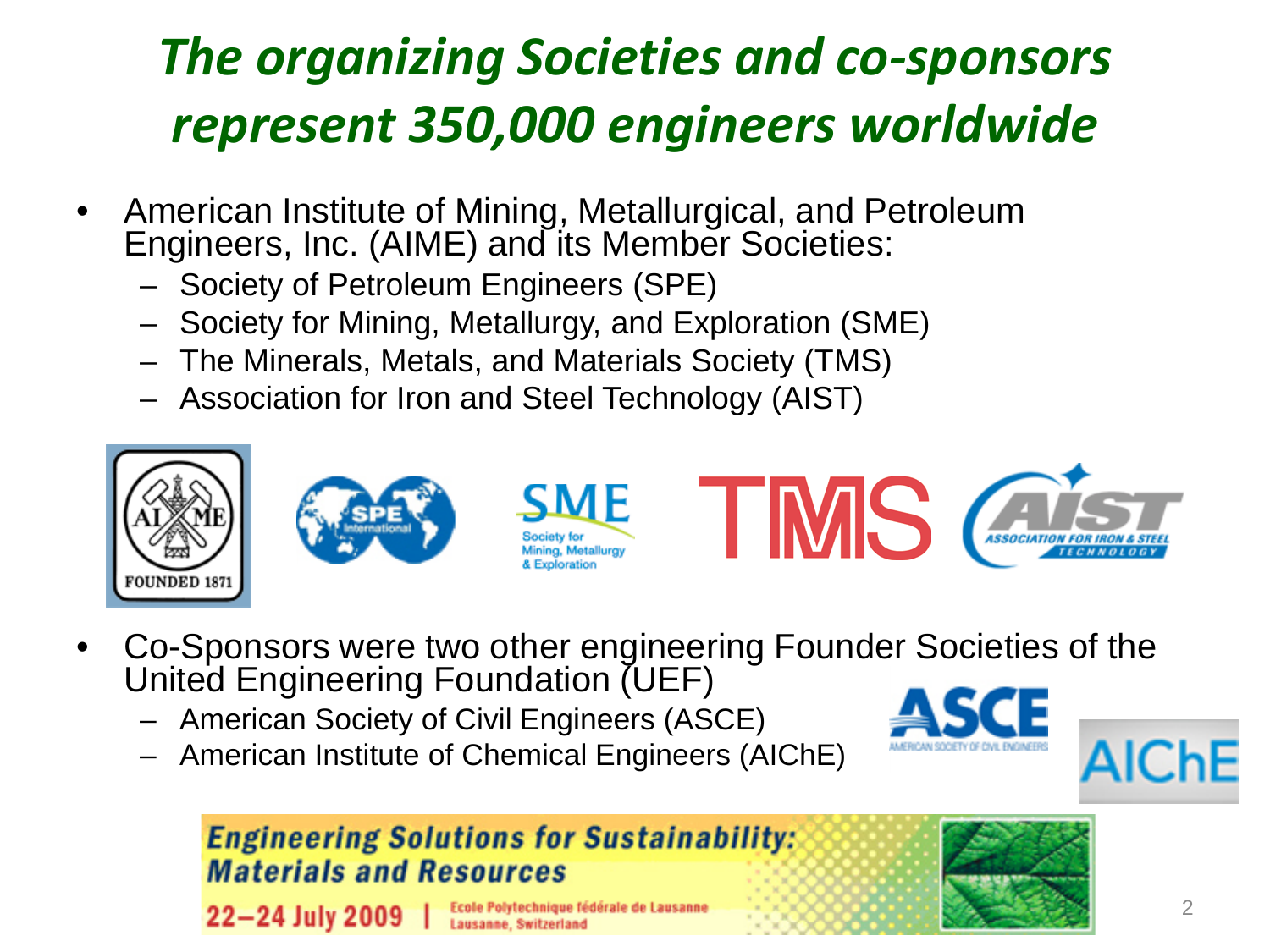### *A generous grant from the United Engineering Foundation (UEF) ensured a diverse delegation*



- 12 countries from North America, Europe, Africa and the Middle East
- Academia, industry, government, and nongovernmental organizations
- Numerous disciplines participated…



- ■Civil/Electrical
- **Mining/Minerals**
- Materials/Metallurgical
- Geology
- Petroleum/Energy
- Chemistry/Physics
- Environmental/Climate/ **Biology** ■Other

#### **Engineering Solutions for Sustainability: Materials and Resources**

22-24 July 2009

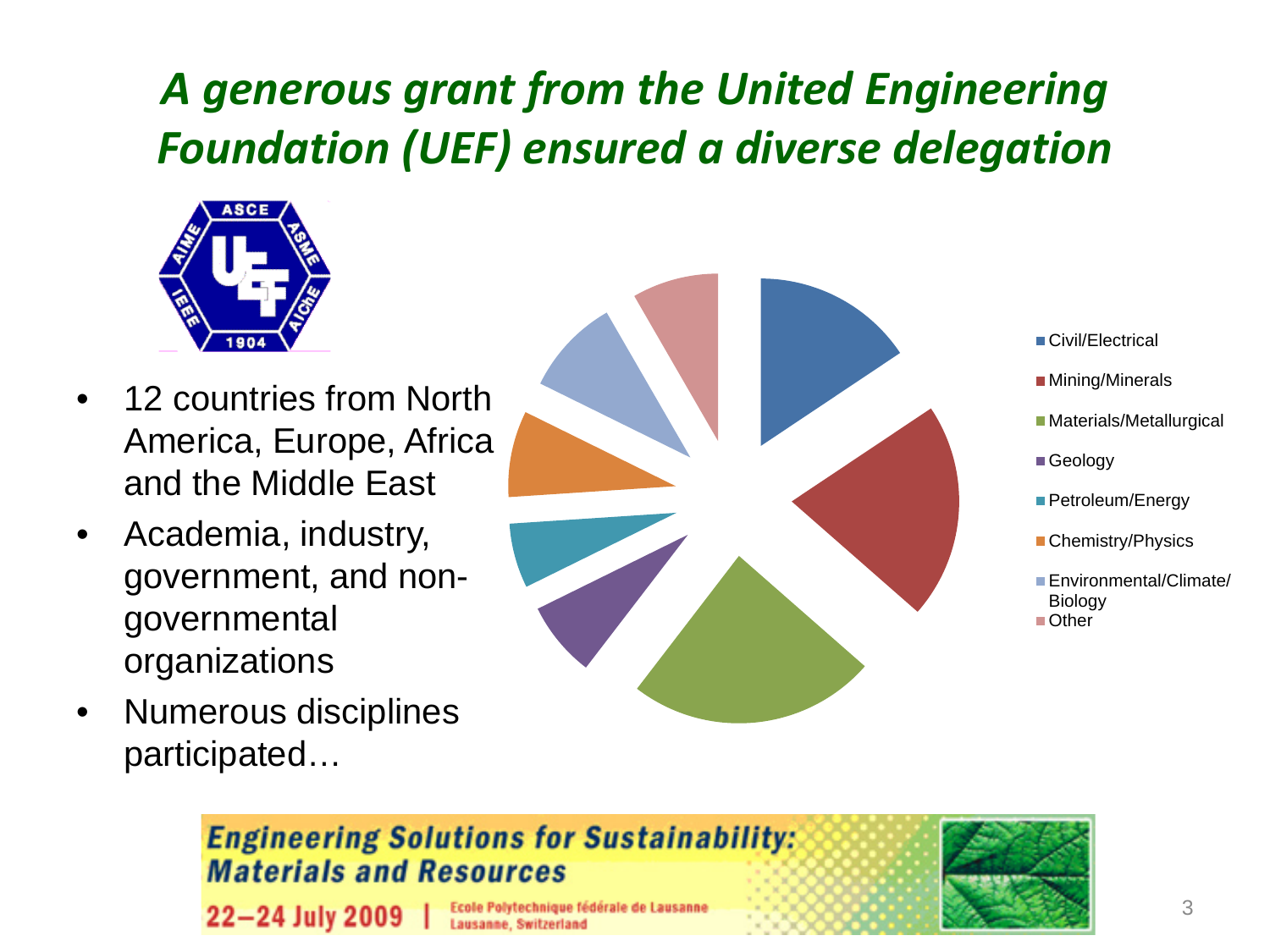*The ESS:M&R workshop explored potential ways that the engineering profession can aid in addressing the needs for societal sustainability through technological, educational, and public policy solutions*

- The challenges societies face today are broad, complex, and interconnected, including:
	- Widespread poverty
	- Lack of access to potable water and adequate food
	- Megacities
	- Increasing demand for renewable and nonrenewable resources
	- Climate change
- Solutions will require interdisciplinary, global approaches that are based on sound science and engineering advancements

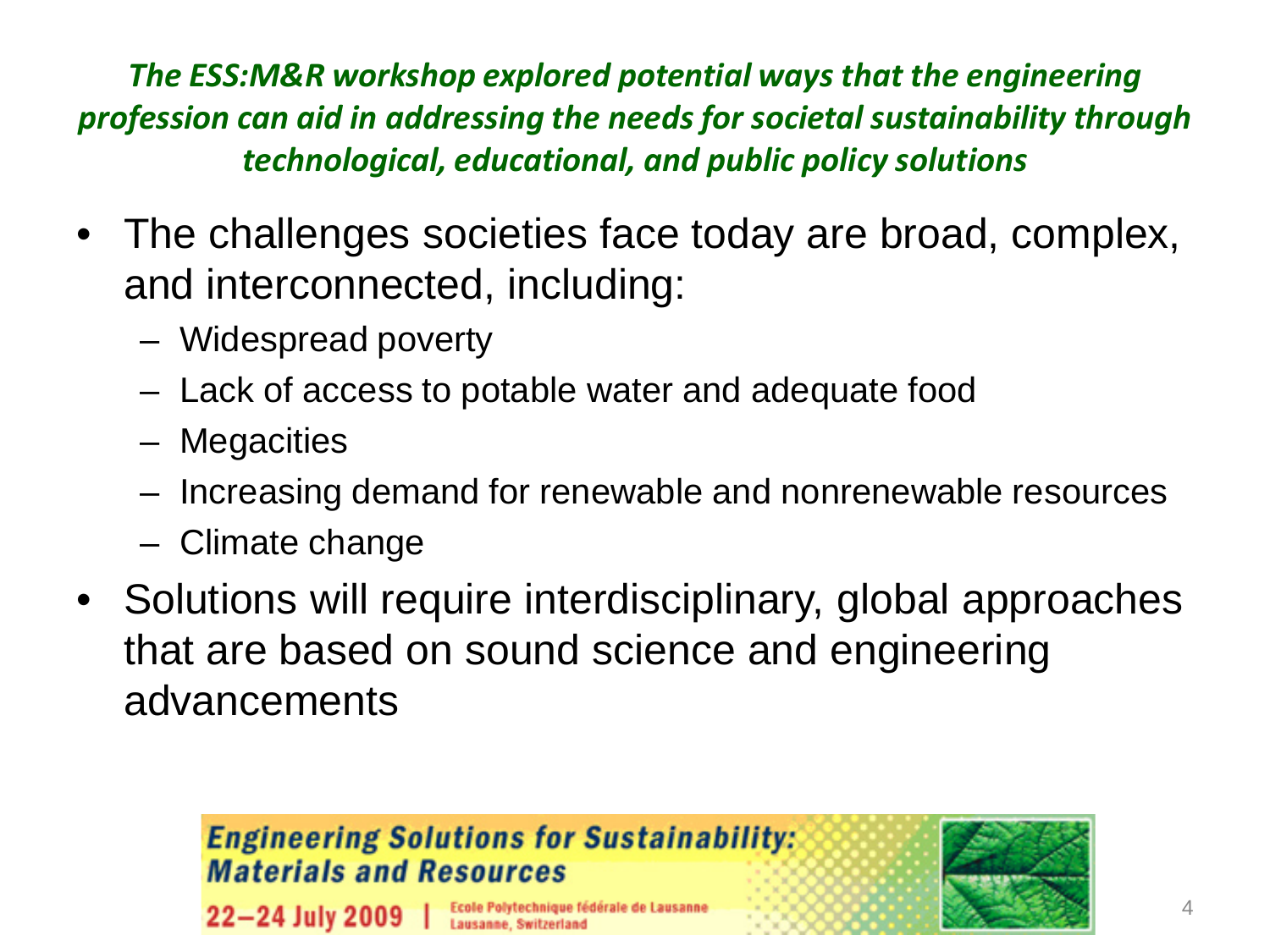## *A common reference point was the Brundtland Commission's definition of sustainability*

"Sustainable development is development that meets the needs of the present without compromising the ability of future generations to meet their own needs."

#### Two key concepts

- The concept of 'needs', in particular the essential needs of the world's poor, to which overriding priority should be given; and
- The idea of limitations imposed by the state of technology and social organization to the environment's ability to meet present and future needs."

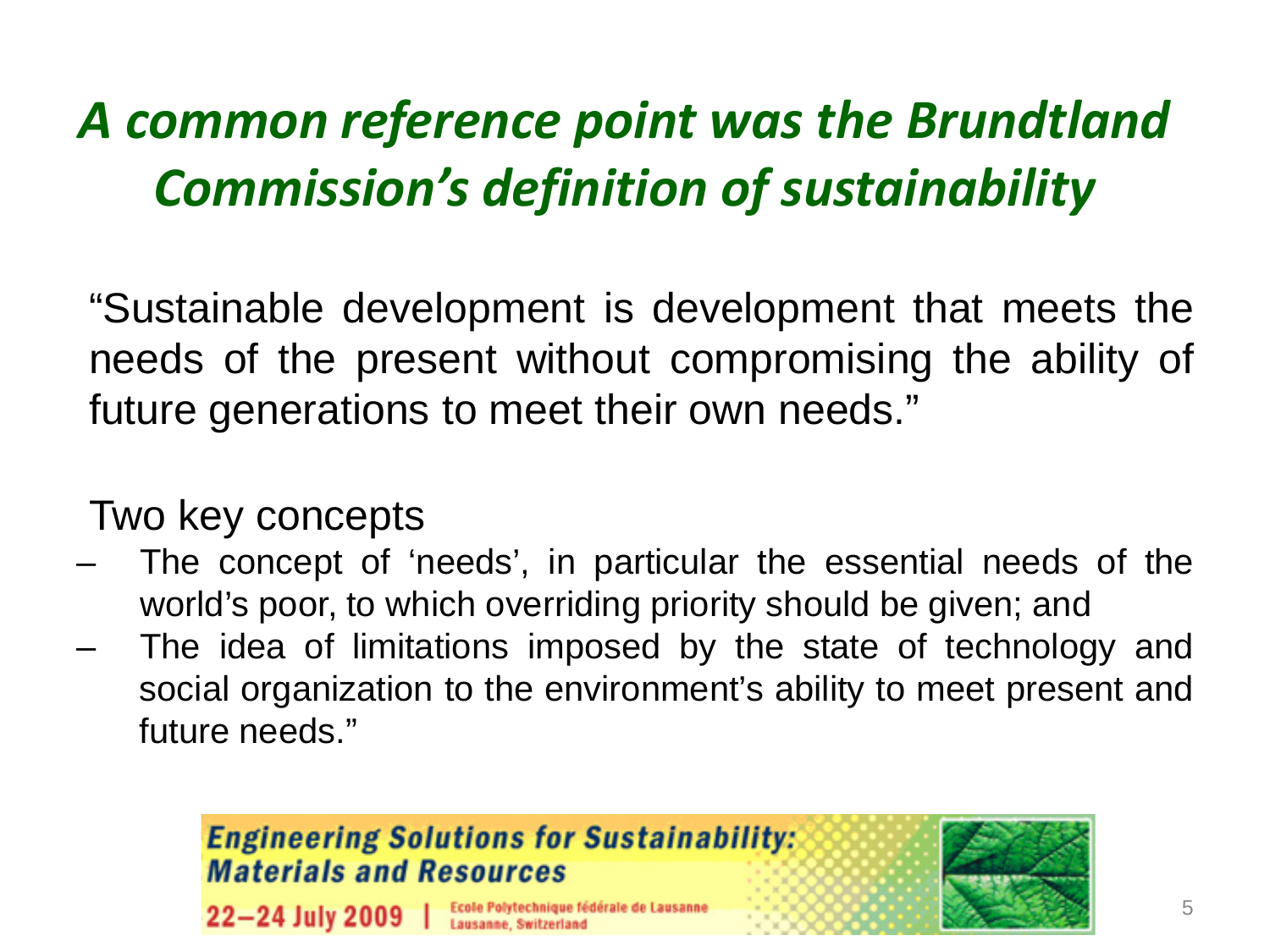## *A key outcome was development of a consensus definition of sustainability*

Agreed to key principles of sustainable engineering

- **Economic:** The engineered system is affordable.
- **Environmental:** The external environment is not degraded by the system.
- **Functional:** The system meets users' needs—including functionality, health and safety— over its life cycle.
- **Physical:** The system endures the forces associated with its use and accidental, willful, and natural hazards over its intended service life.
- **Political:** The creation and existence of the system is consistent with public policies.
- **Social:** The system is and continues to be acceptable to those affected by its existence.

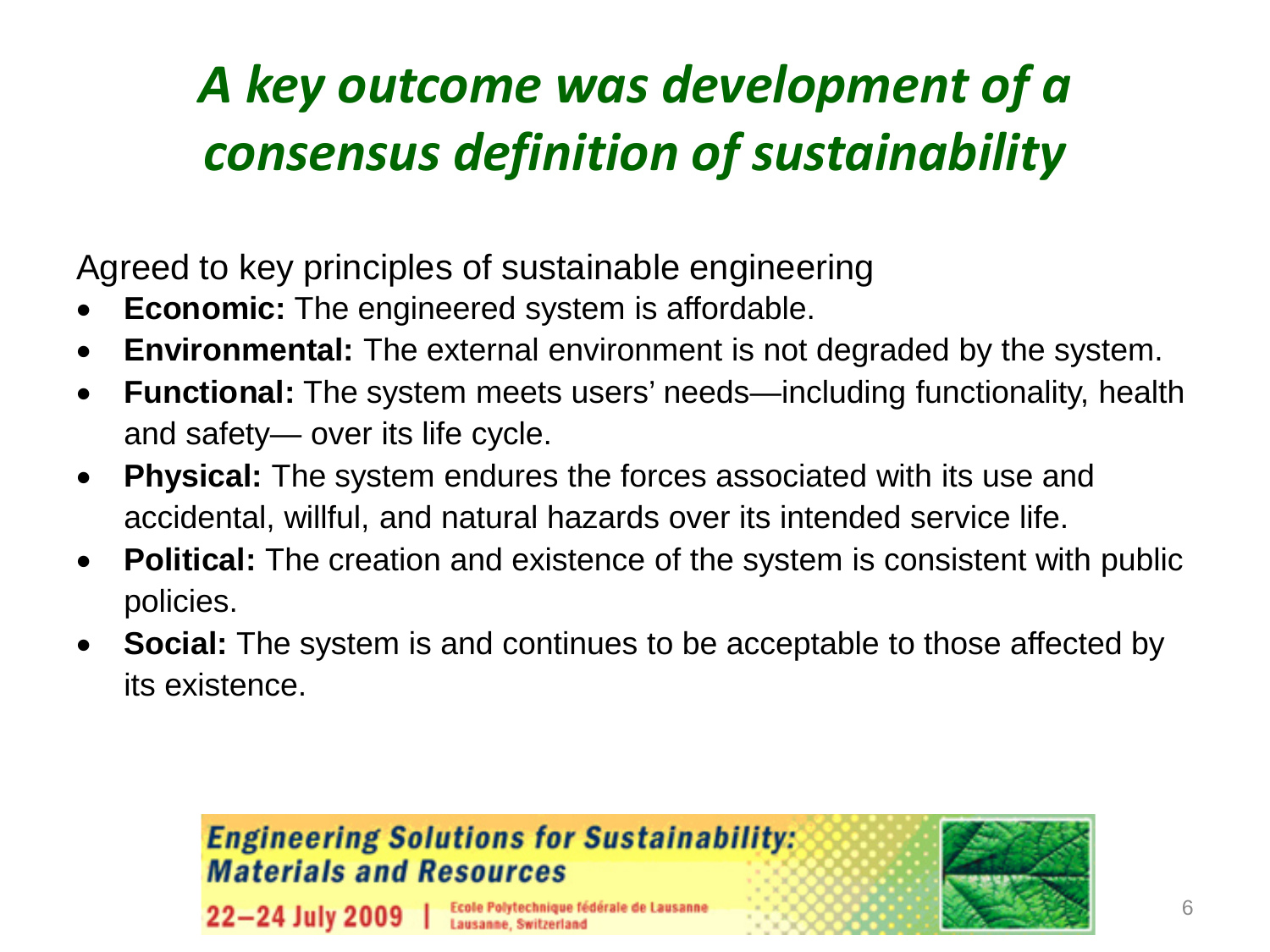*18 expert Plenary and 3 Keynote speakers examined the role of engineering in achieving societal sustainability…*

For 6 key sectors

- Transportation
- Energy
- Recycling
- Housing
- Food and Water
- Health

#### **Engineering Solutions for Sustainability: Materials and Resources**



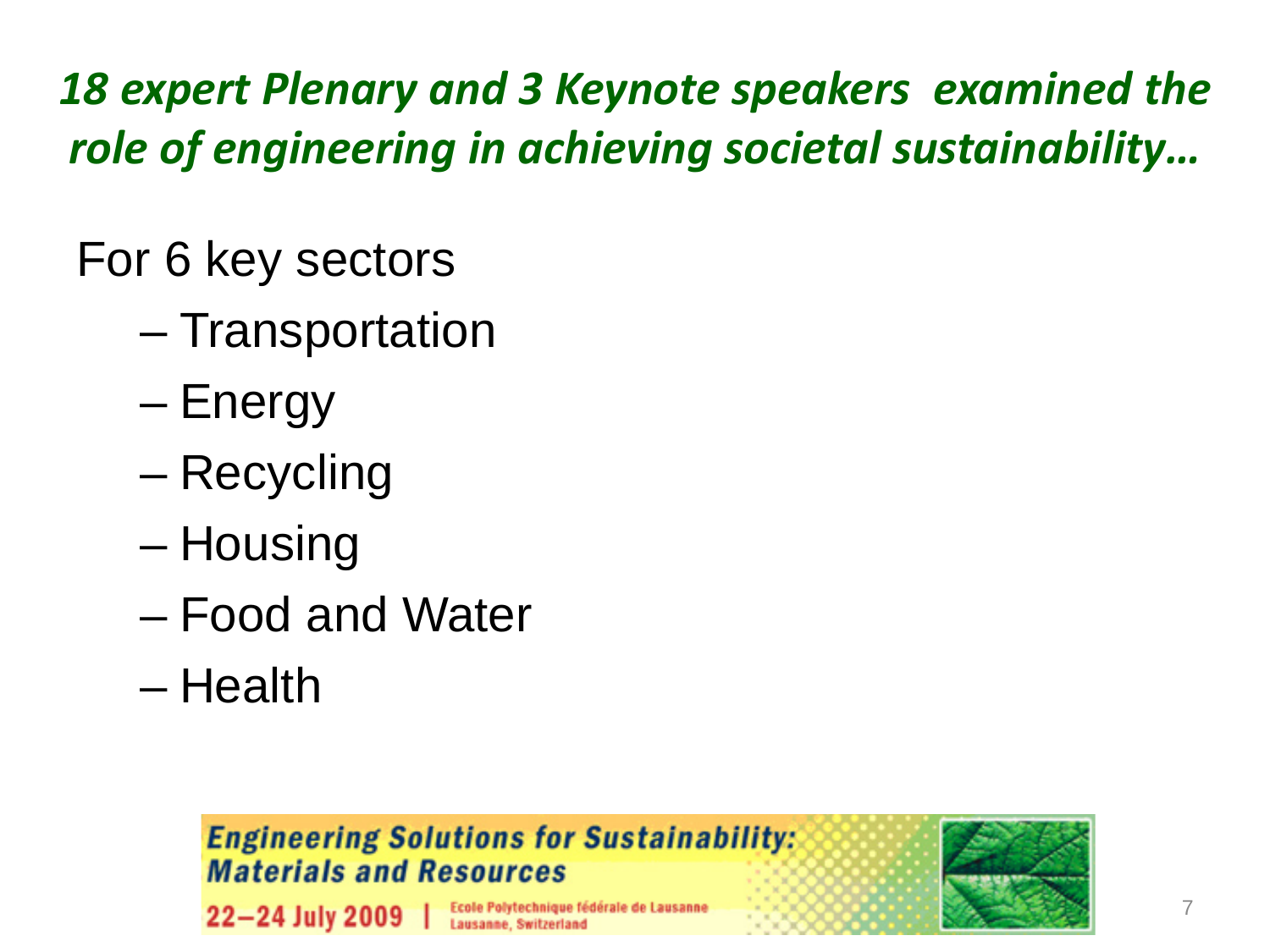### *Presentations highlighted sector needs and fueled breakout session discussions of the following questions…*

- What does sustainability mean for these sectors and why should we care?
- What technologies and engineering approaches exist and/or are being used now in these sectors?
- What technological and engineering advances are in the development and near-commercialization stages?
- What materials and resources will these technologies require?
- How do we sustainably produce these materials and resources?
- How might policies and markets support or limit implementation of these technologies?
- What about the human element?
- What are the next steps?



 $22 - 24$  July 2009

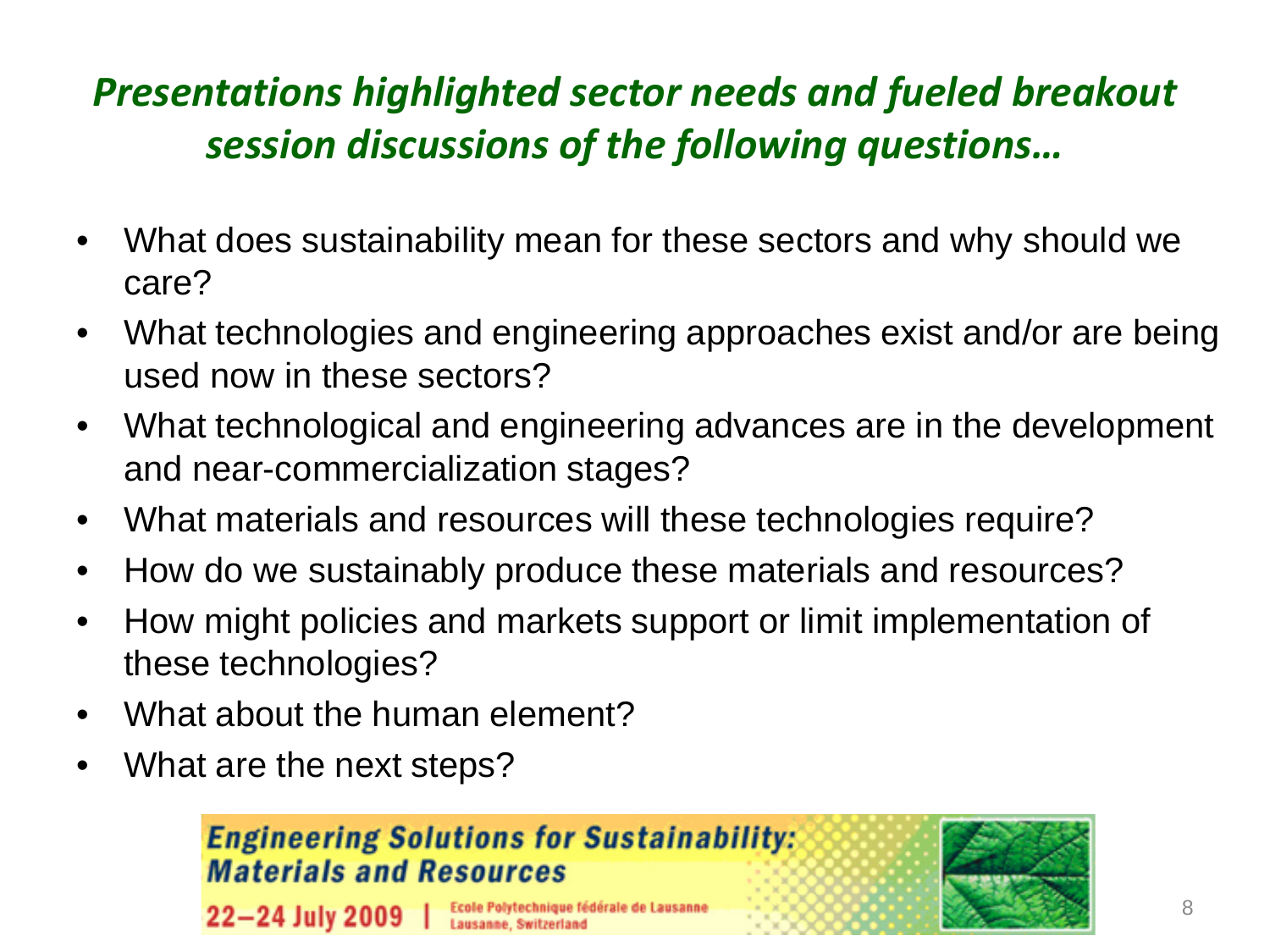### *Six critical overarching themes emerged that could provide a unifying framework in formulating strategy and implementing solutions*

- Acknowledging the human element
- Resiliency, flexibility in designing technologies and systems
- Need for responsible resource use/resourceefficient design
- Life-cycle assessment and costing
- Escaping the "silo mentality" through systems thinking
- Engineering education can be a catalyst

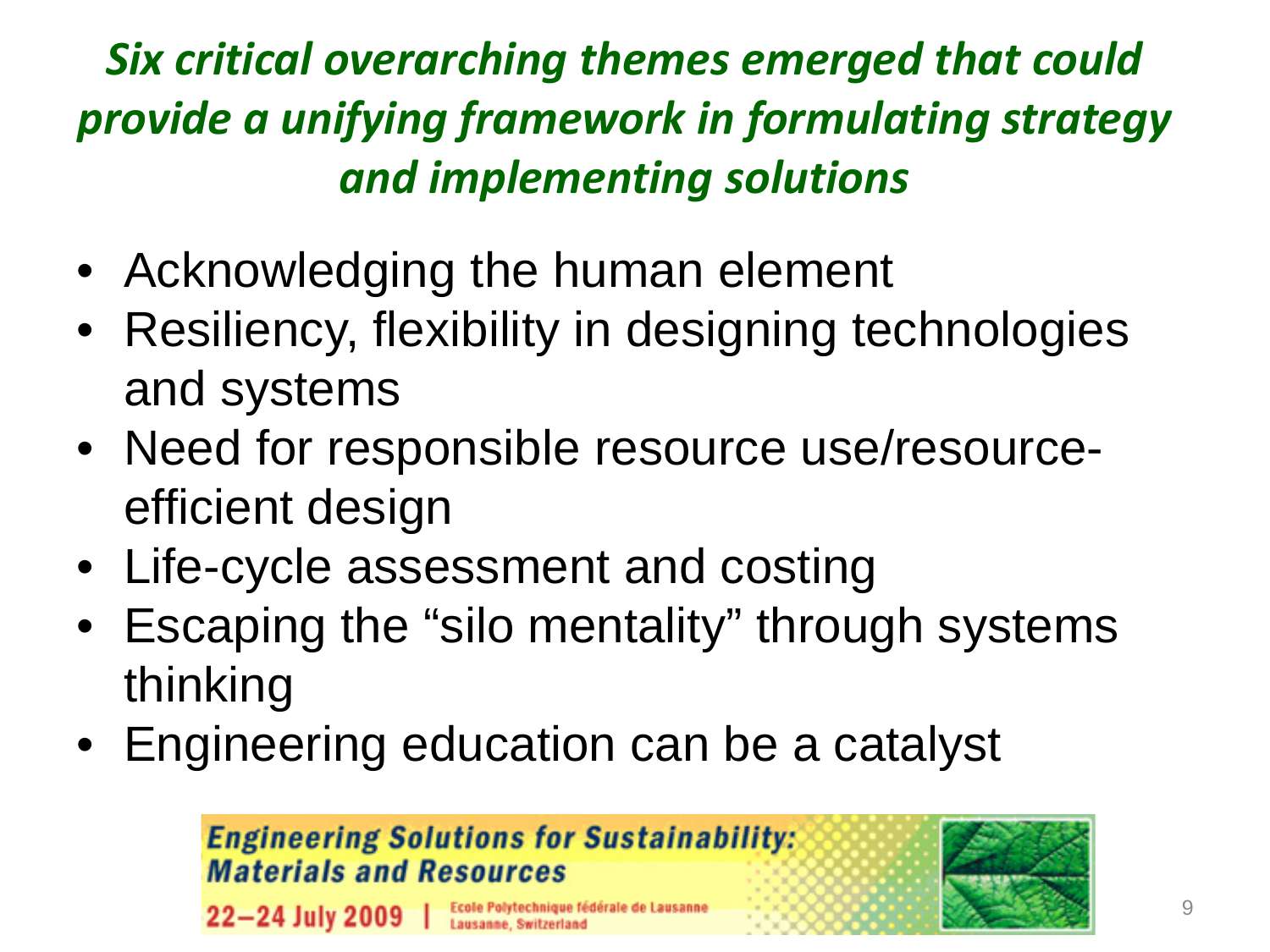### *The ESS:M&R workshop report summarizes the challenges and opportunities by topic areas that highlight linkages across the 6 sectors*

- Human Needs: Food, Water, Health
- Infrastructure: Transportation, Housing, Urban Design
- The Resource Cycle: Energy, Mineral Resources, Materials and Recycling, Linking Technologies to Resources
- Human Resources: Strategies for unlocking the fullest potential of scientists and engineers to achieve progress in sustainable development

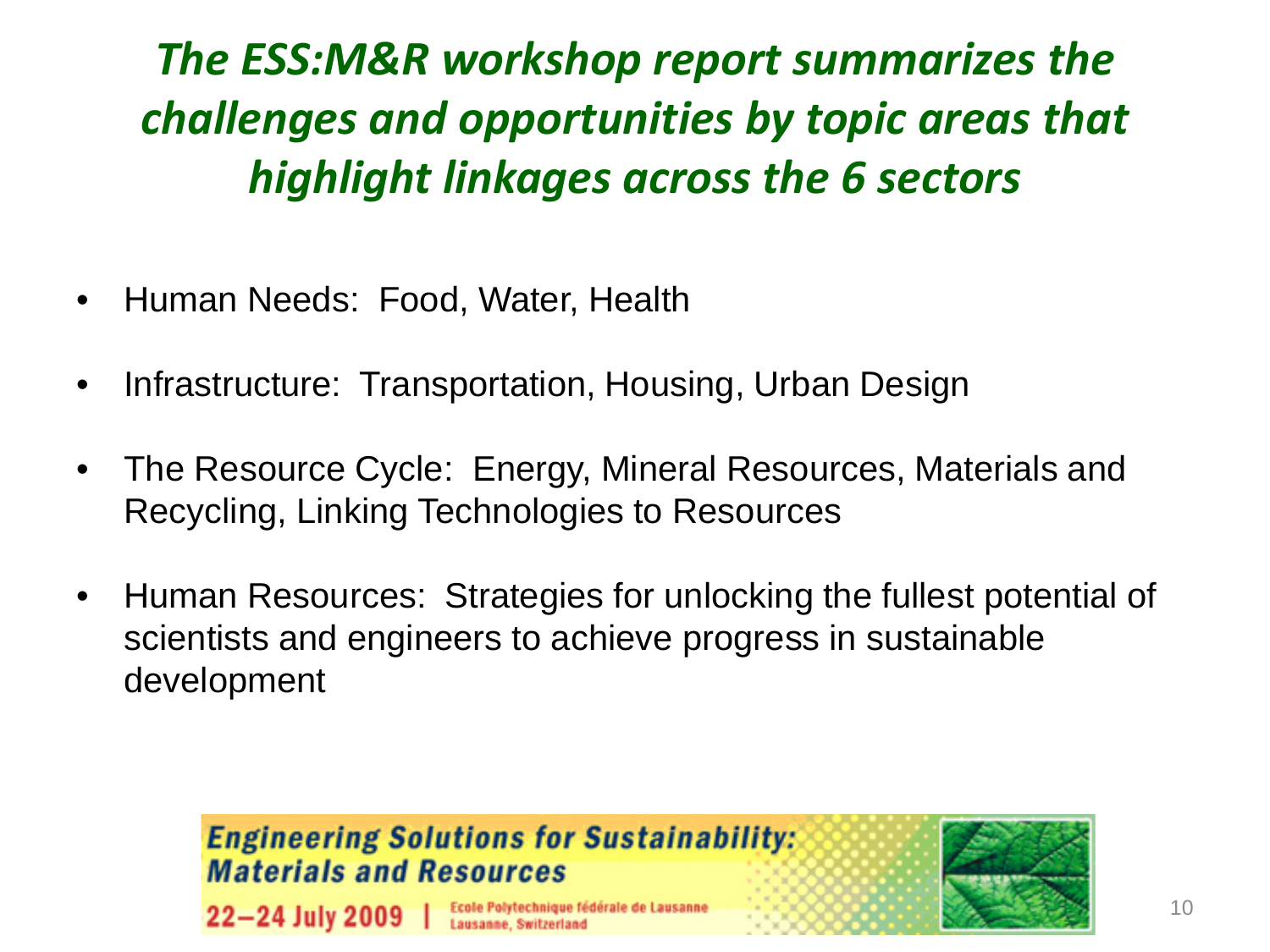## *Human Needs*

The "human needs" expanded to encompass the concept of human well-being.

- *Water*
	- Rising world populations and consumption are inexorably increasing human demand for domestic, industrial, and agricultural water. A parallel concern is the human cost of obtaining water in many cultures.
- *Food*
	- Local food production is critical in preventing hunger and promoting rural development
- *Health*
	- A definition of health is strength, feeling well, and having good functional capacity

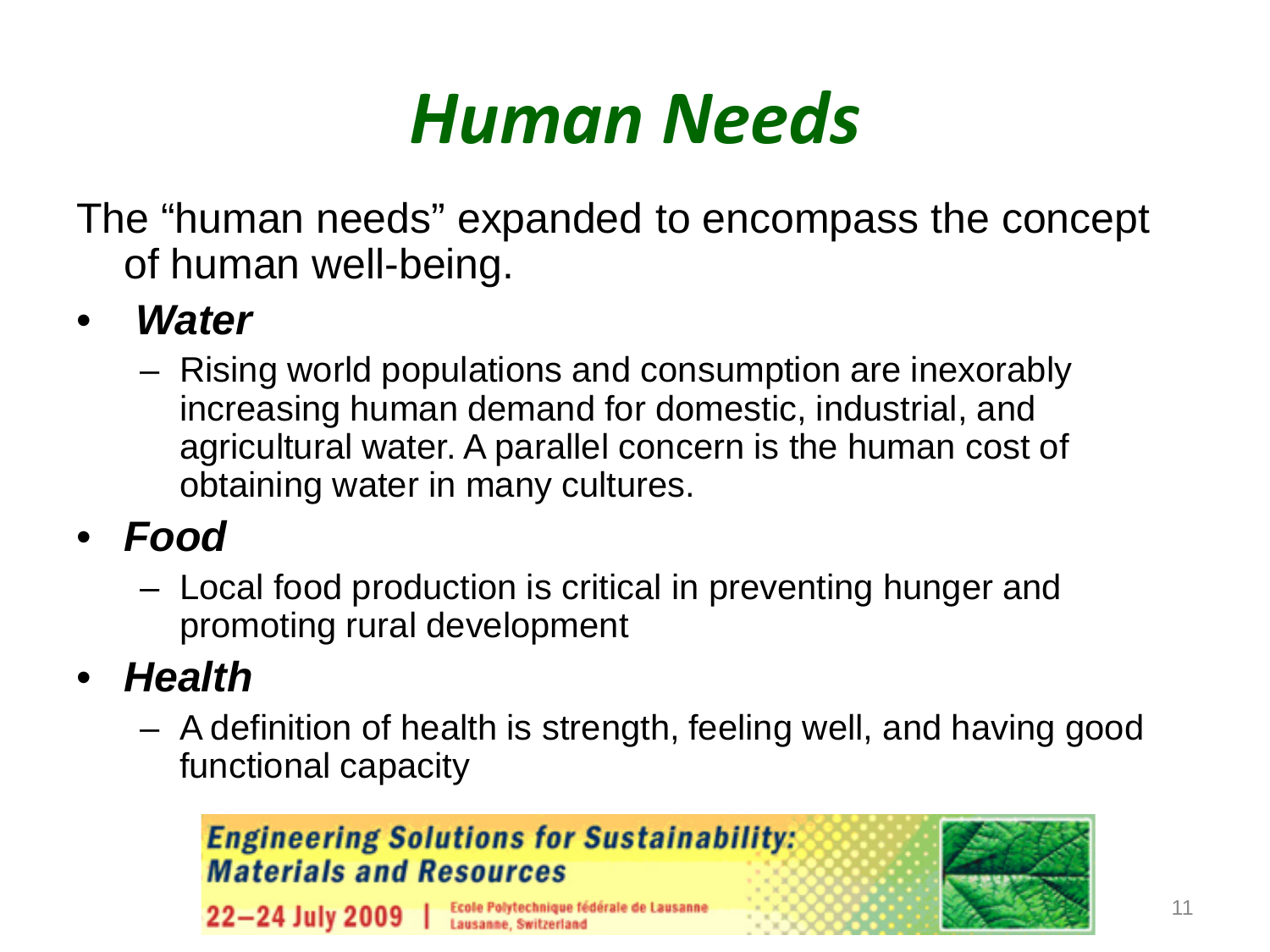

- The concept of *resilience* (meaning possessing power of recovery) defines qualities needed for infrastructure to resist natural, accidental and willful hazards such as earthquakes, hurricanes, droughts, fires and terrorism. This means our infrastructure systems should be adaptable to unforeseen demands and technical capabilities.
- Infrastructure is long lived; its renewal (renovation or rehabilitation) during its service life is important for sustainability.

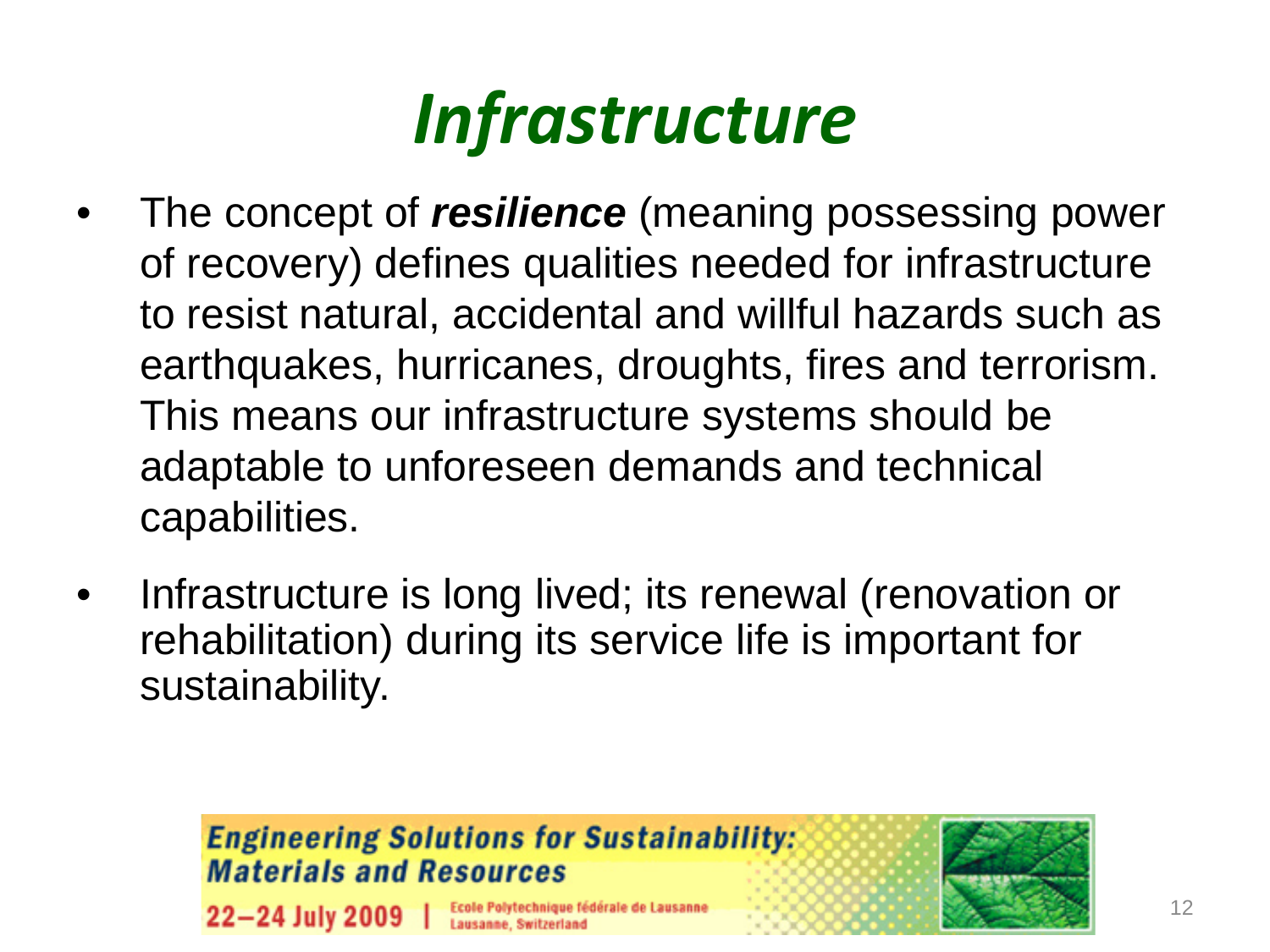## *The Resource Cycle*

- There was agreement that recycling, reuse and remanufacturing can provide a stream of minerals and materials to society, but minerals from primary sources will continue to be needed for the foreseeable future. Further, ensuring an adequate supply of minerals and materials for emerging technologies will require significant effort and contributions from the research community.
- Technology and Resource Matrix

#### **Engineering Solutions for Sustainability: Materials and Resources**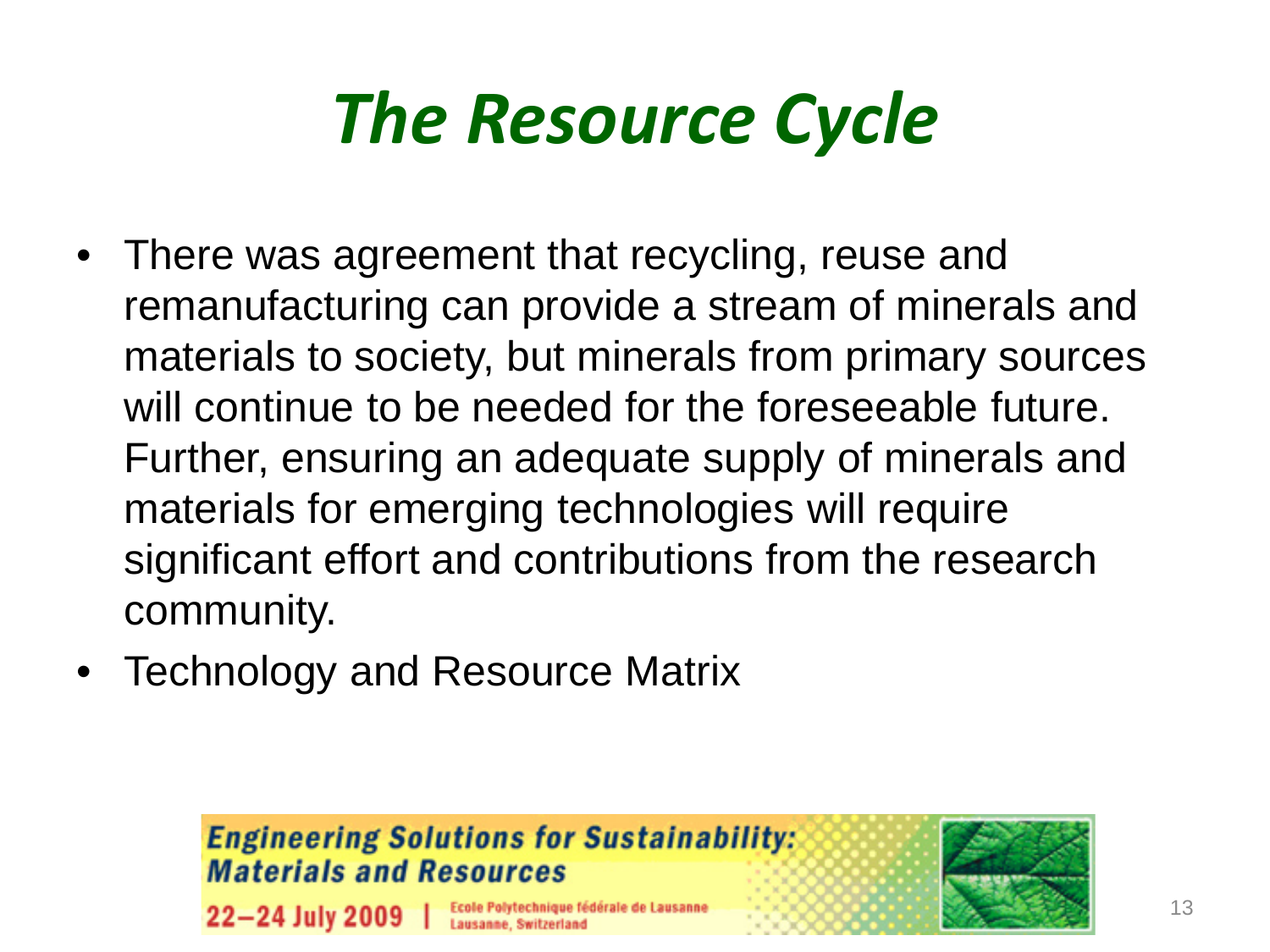## *Human Resources*

### • **19th & Early 20th Century: The Professional Engineer**

– Engineering became a distinct profession focusing on providing graduates with hands-on training

### • **Second Half of the 20th Century: The Scientific Engineer**

– Technological progress provided a need for engineers to be wellversed in science and mathematics

### • **The 21st Century: The Entrepreneurial/Enterprising Engineer**

- Know Everything
- Do Anything
- Work with Anybody, Anywhere
- Imagine and Make the Imagination a Reality

#### **Engineering Solutions for Sustainability: Materials and Resources**

 $22 - 24$  July 2009

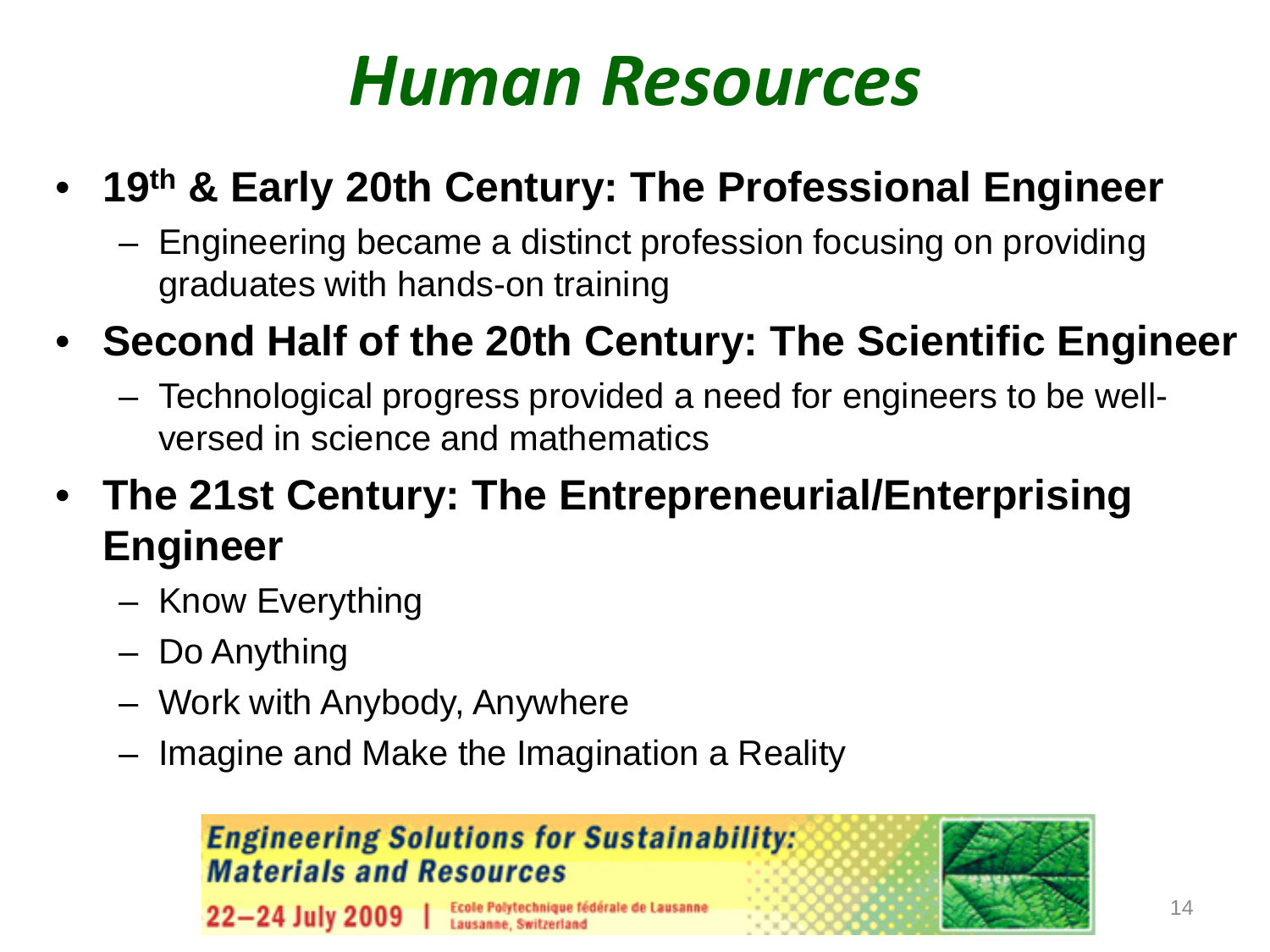## *Starting Points for Action*

- Early stage development and dissemination of sound, sustainable, and resilient engineering concepts
- Wide-spread adoption of a systems (or scenario) approach to engineering
- Creation of reliable tools/models for measurement of water, energy/carbon, materials footprints, and their interactions
- Development technologies/approaches for systemic reduction of the human footprint

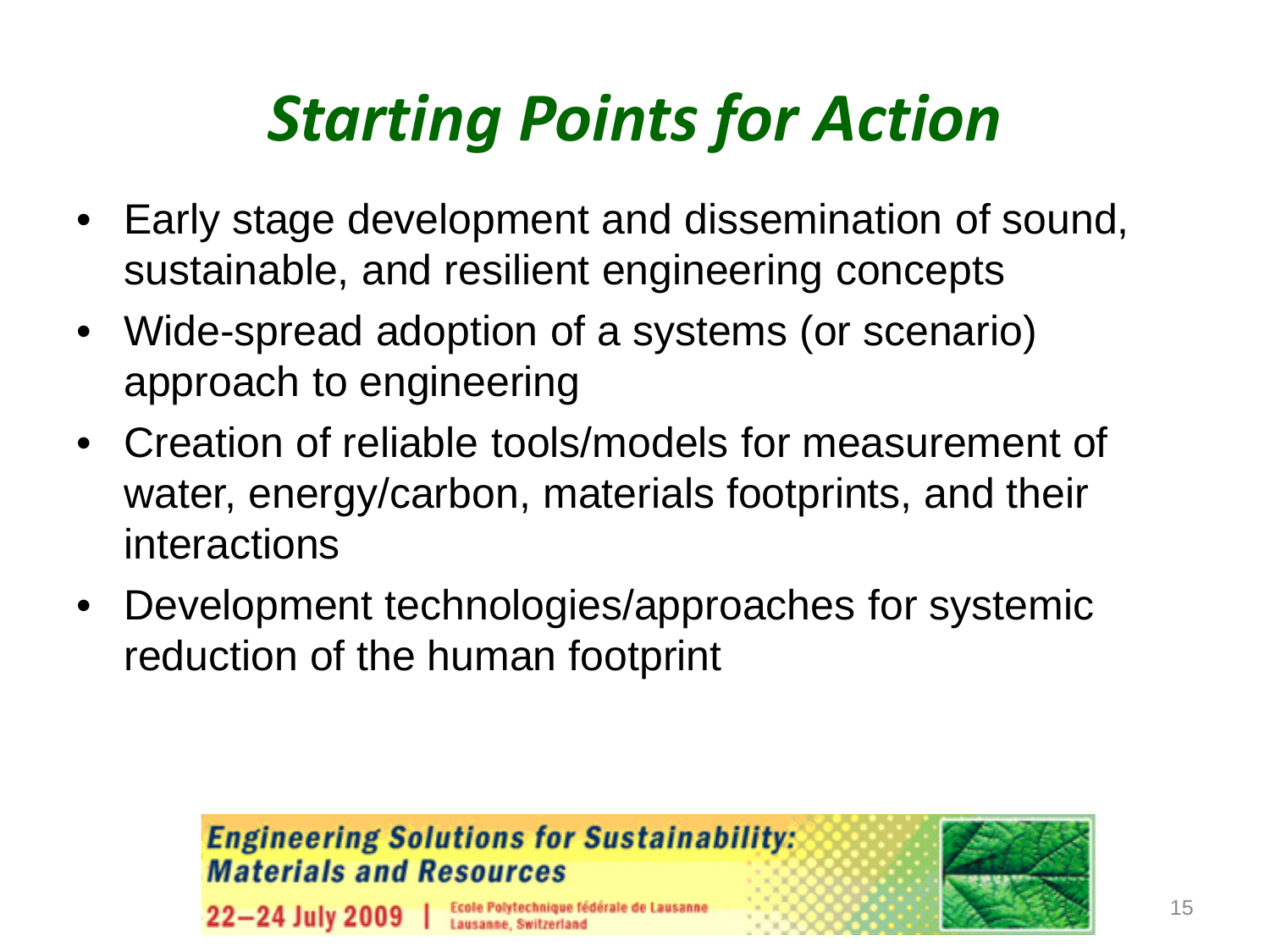*But, even the most groundbreaking solutions will not come to pass without the understanding and support of key decision-makers throughout society*

- Engineers need to be involved to ensure sound science and engineering support policy development
- Technical solutions must be explored in conjunction with an analysis of the policy drivers and impediments to shift to more sustainable practices